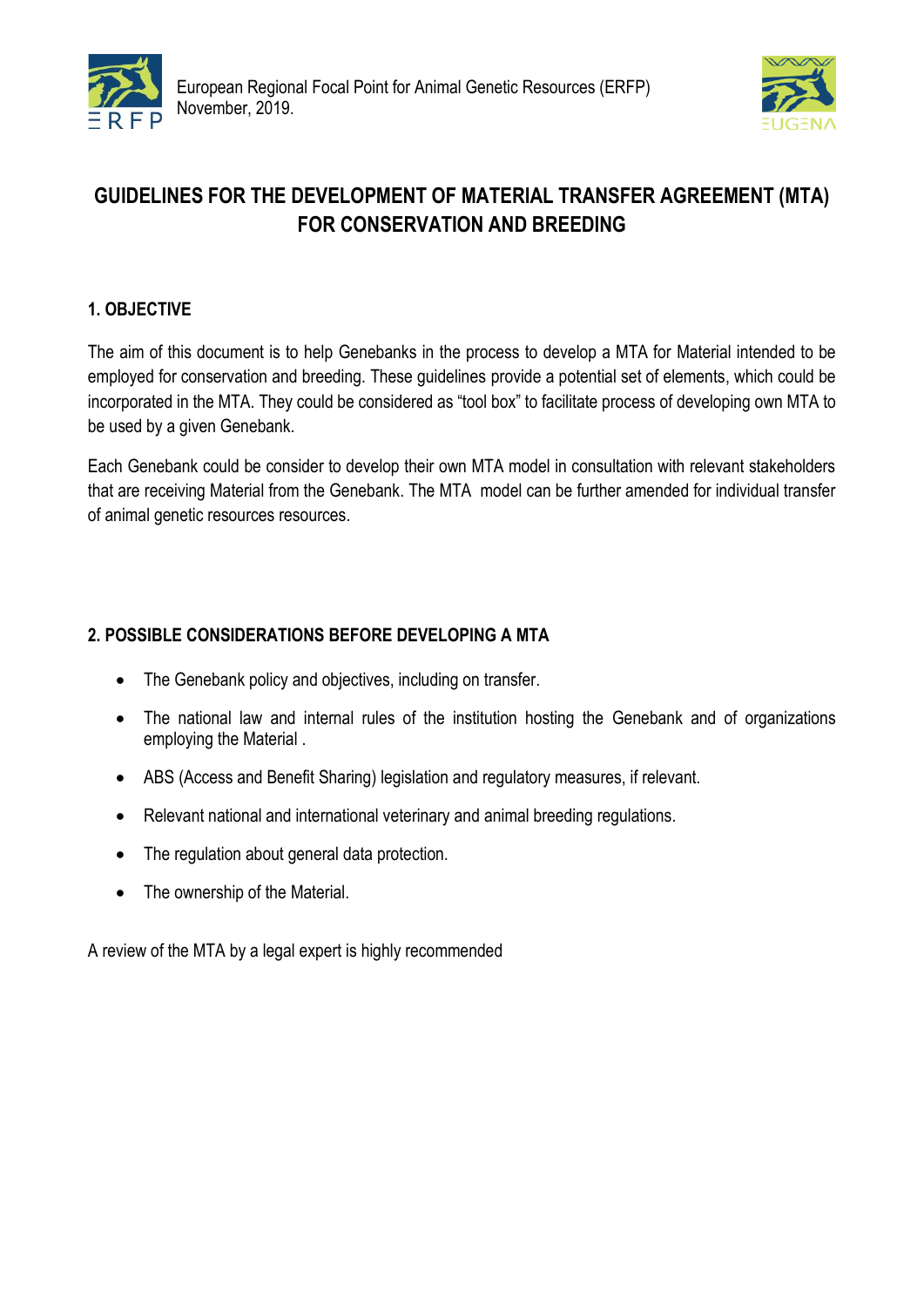



# **3. ELEMENTS FOR THE DEVELOPMENT OF A MTA**

This chapter of the guidelines aims to summarize the elements, which could be used in the development of each MTA.

# **Part 1. IDENTIFICATION OF THE PARTIES.**

**Provider:** Genebank

- Provider data:
	- Name:
	- Represented by, if relevant:
	- Address:
	- Country:
	- Power of signature:

**Recipien**t: Any legal/private person(s) (from the same country or from abroad) that will employ animal biological Material from the Genebank Recipient data:

- Name:
- Represented by:
- Address:
- Country:
- Power of signature:

## **Part 2. PREAMBLE**

Parties may want to agree on the objectives of the agreement and make references to:

- Relevant specific national laws, regulations or derogations for acquisition and use of Genebank Material;
- The national law and internal rules of the institution hosting the Genebank and organization providing the Material-;
- The Genebank policy and objectives, including the relevant use criteria implemented by the Genebank for using Material for conservation of animal genetic resources and/or for animal breeding, research and development;
- The Convention on Biological Diversity (CBD);
- The FAO Global Plan of Action (GPA) for Animal Genetic Resources;
- Relevant national and international veterinary and animal breeding regulations;
- The European Genebank Network EUGENA governed by the European Regional Focal Point on Animal Genetic Resources;
- The Nagoya Protocol, and in particular Article 8 (Special Considerations), Art.19 (Model Contractual Clauses) and Article 20 (Codes of Conduct, Guidelines and Best Practices and/or Standards);
- The aims of the Recipient in relation with the transfer of the Material from the Genebank (i.e activity in which the Material is going to be used).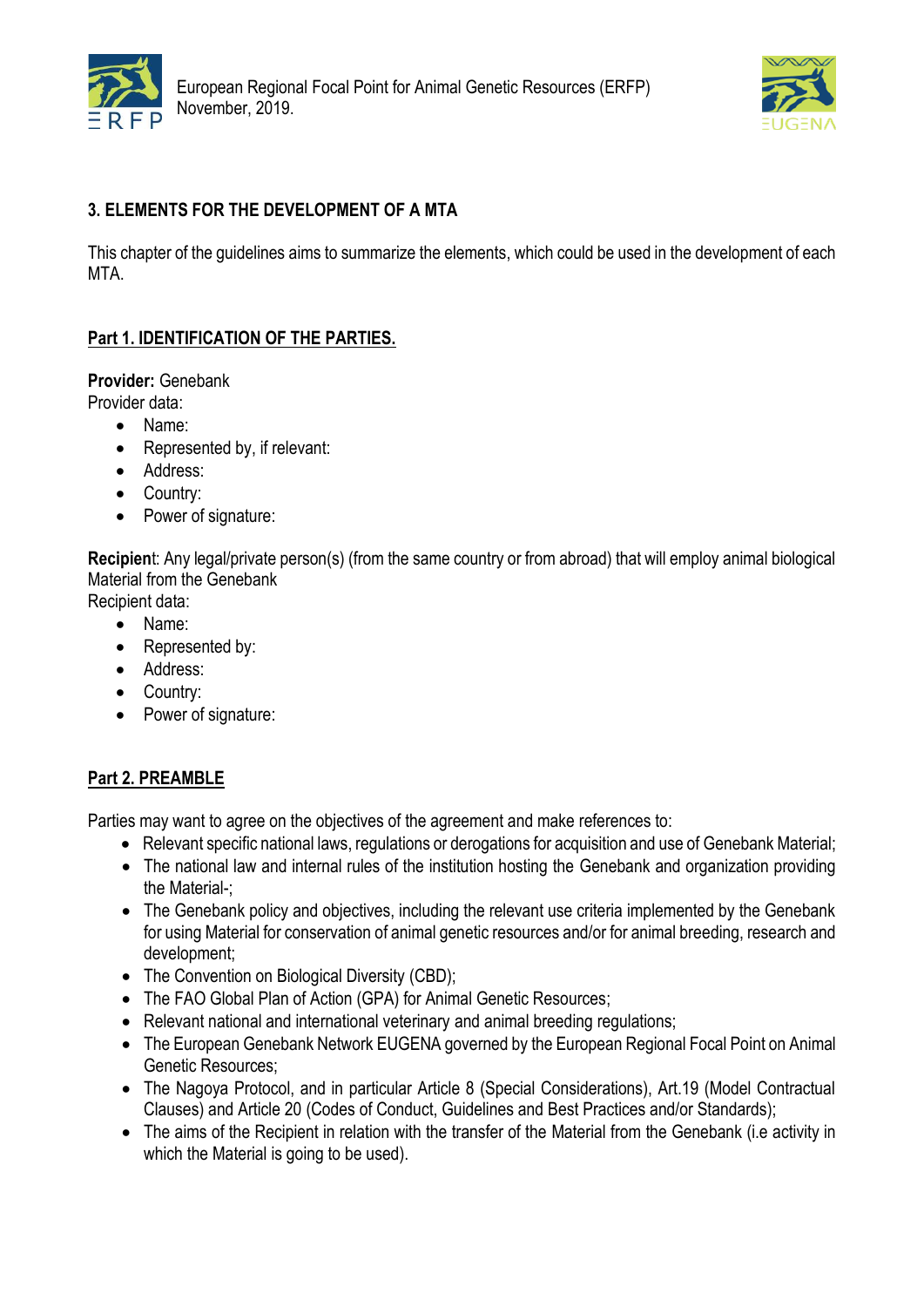



# **Part 3. DEFINITIONS**

- **Material:** Any animal biological Material that can be used for reproduction and research;
- **Genebank**: Repository for ex situ conservation, sustainable use, research and development of animal genetic resources held by a host institution;
- **Provider**: Genebank manager for physical access and/or authorized body to approve access;
- **Recipient**: Any legal entity or private person, either from the same country or from abroad, that would like to access animal genetic resources for conservation and breeding purposes;
- **Owner**: Any legal entity or private person (s) who have the ownership rights for the provided Material.

# **Part 4. SPECIFIC OBJECTIVES OF THE MTA**

This part should give a specific description of the objectives of the MTA, which may include:

- Introduction (intentions of the parties to engage in cooperation);
- Reference to services/price paid in return of the Material provided by the Recipient of the Material to the Genebank, if relevant;
- Description of the activity in which the Material will be used by the Recipient (Annex II) and justification of the need for the Material;
- Statements indicating that the Material is being supplied on a non-exclusive basis and for the exclusive purposes of the activity described in Annex II, if relevant.

# **Part 5. DESCRIPTION OF THE MATERIAL**

- Information about the type and amount of the Material transferred from the Genebank to the Recipient should be provided in Annex I;
- Information about the Material may include, inter alia:
	- $\checkmark$  Identification of the Material (sample/animal/breed),
	- $\checkmark$  Type of the Material (semen, embryos, etc.),
	- $\checkmark$  Quantity and quality of the Material,
	- $\checkmark$  ID of the donor animal, genealogical data, recordings or genetic/genomic values of donor animal,
	- $\checkmark$  Sanitary/health status/certificates of the Material and their donors in the moment of the collection,
	- $\checkmark$  Place and date of collection,
	- $\checkmark$  Technical recommendations for the use and storage of the Material,
	- $\checkmark$  Temperature of conservation,
	- $\checkmark$  Technical specifications on type of straw/vial etc,
	- $\checkmark$  The owner of the Material before entering it into the Genebank.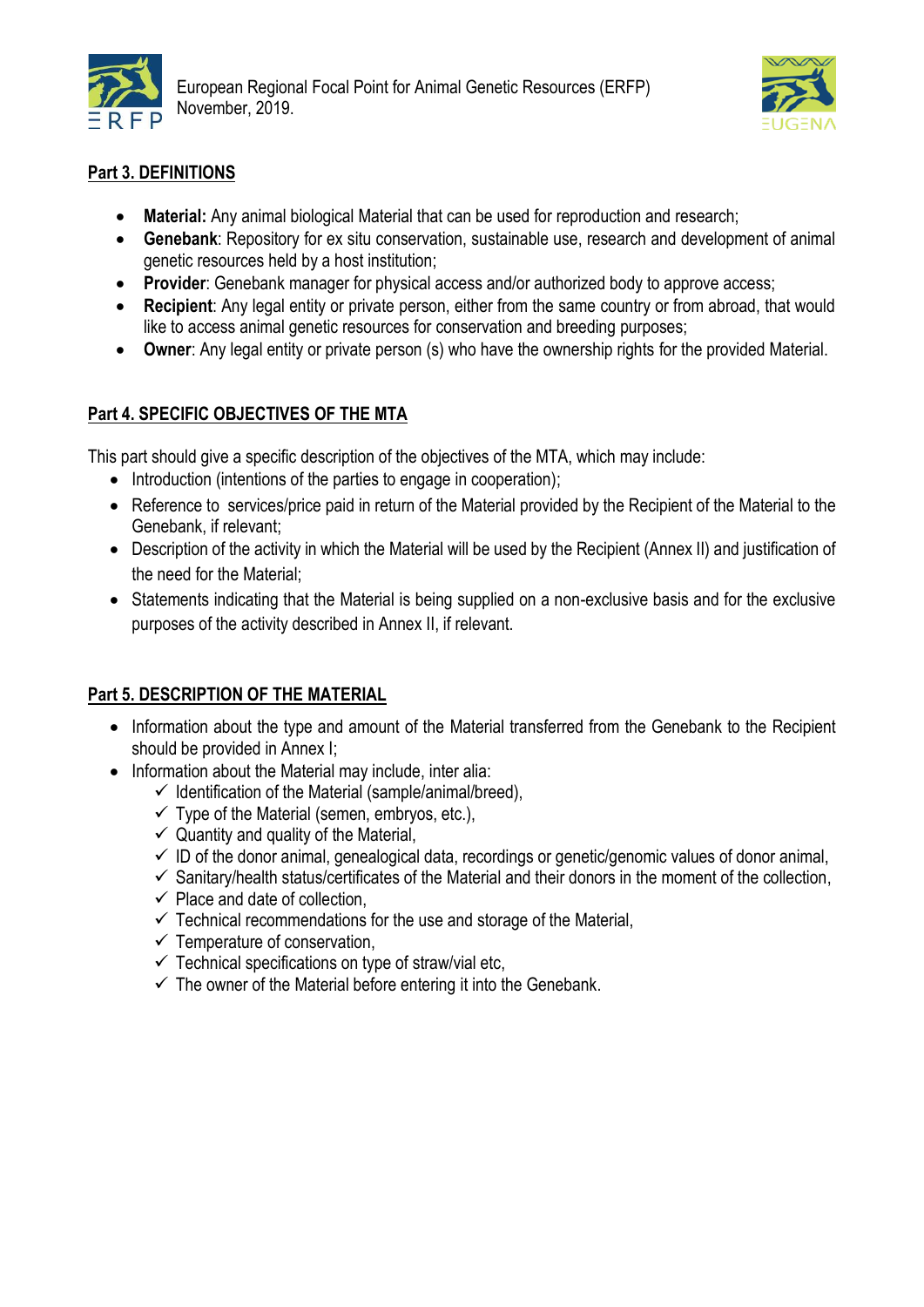



## **Part 6. FINANCIAL ARRANGEMENTS AND OWNERSHIP**

- 1. The Recipient and the Genebank should establish financial arrangements on acquisition and delivery of the Material.
- 2. Regarding financial arrangements, there are different possibilities:
	- The Genebank transfers the Material to the Recipient:
		- i. Free of charge,
		- ii. Covering some costs (i.e. delivery),
		- iii. Selling Material on commercial basis.
		- iv. In exchange of services provided by the Recipient,
	- The Recipient and the Genebank can establish restricted scope of uses of Material (i.e. in the Annex II on Description of the activities).
- 3. Regarding ownership of the Material, there are different options:
	- Full transfer of the ownership from Genebanks to the Recipient,
	- The ownership is transfered to the Recipient but the Genebank maintains rights to participate in the decision making process on the use of its Material,
	- The ownership remains with the Genebank and Recipient has rights to use the Material only as described on the Annex II.

#### **Part 7. RIGHTS AND DUTIES OF THE GENEBANK**

The rights and duties of the Genebank depends on the specific arrangements included in the MTA, and could contain the following elements:

- The Genebank provides samples of the Material under its ownership or in representation of the owner of the samples;
- The Genebank provides detailed information on type and quantities of biological Material (semen, embryos, tissue etc; number of samples etc ...) as well as their sanitary status;
- The Genebank is responsible for accuracy of information on technical and legal aspects related to the provided biological Material included in the Annex of the MTA;
- The Genebank maintains all relevant documentation on the Material for X number of years since the date of transfer to Recipient from the Genebank (obligatory 20 years for EU MS);
- In case when the Material originates from a country regulating access to genetic resources the Genebank has to transfer relevant ABS documentation (PIC, MAT, IRCC) together with the Material to the Recipient;
- The Genebank must comply with national and, if it is the case, the European and international veterinary regulations on the movement of germinal products;
- the Genebank will provide the Recipient with the Material as specified in Annex I. Material will be made available by the Genebank (within a given period of time) after signing this Agreement;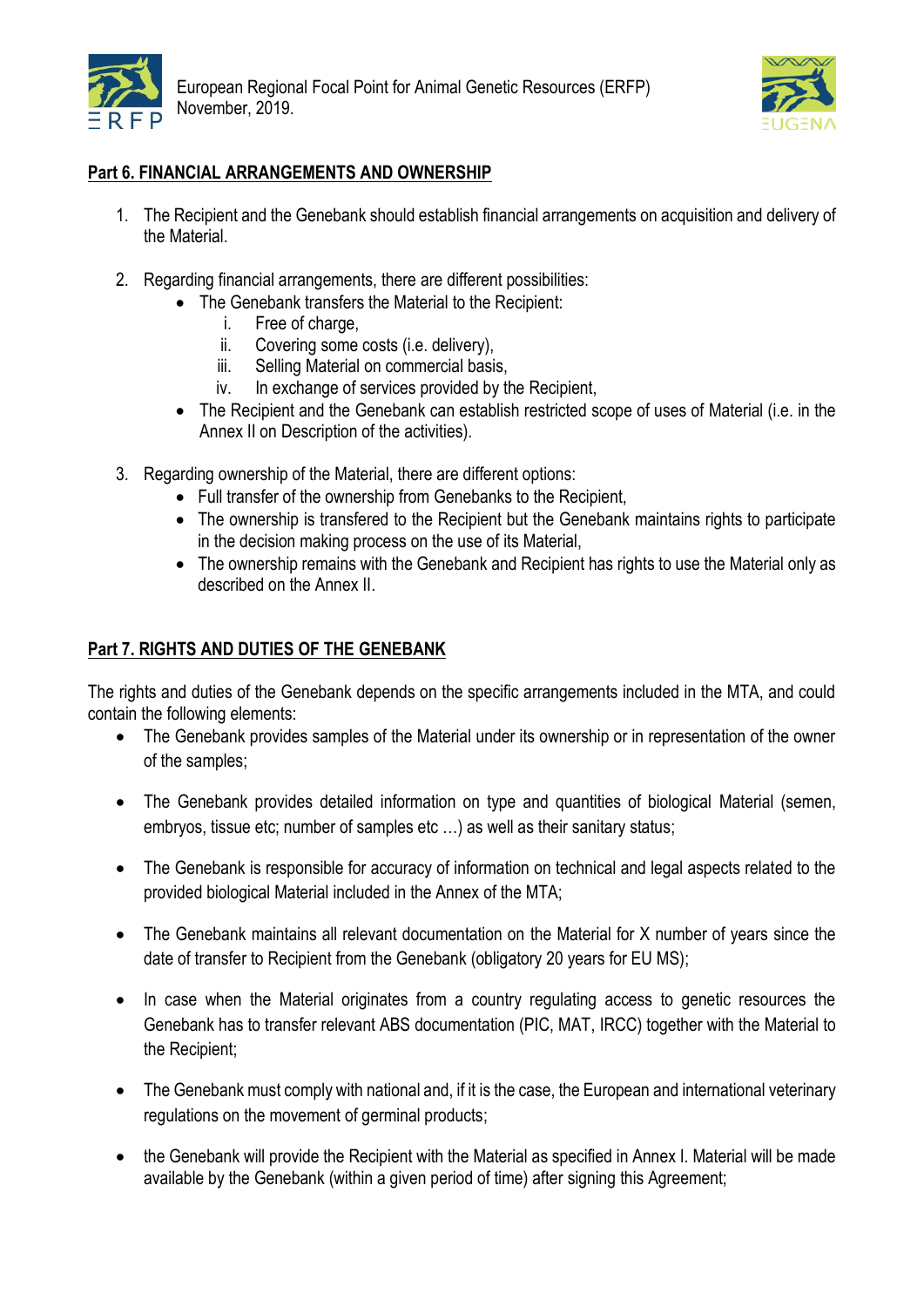



- the Genebank will inform Recipient of labilities and restrictions related to use of the Material (purpose of use, rights of disposal etc.) due to the national legislation or agreement with the original owner(s) of the Material, as indicated in the Material Acquisition Agreement (MAA) or will obtain permission for the use of the Material from the original owner(s), if relevant;
- The Genebank makes publicly available Genebank policies, rules and procedures related to acquisition and transfer of Material.

# **Part 8. RIGHTS AND DUTIES OF THE RECIPIENT**

The rights and duties of the Recipient depends on the specific arrangements negotiated in each MTA, and could include the following elements:

- The Recipient will use the transferred Material for conservation and breeding, according to the activities, specified in Annex II;
- The Recipient shall not use the Material for any other purpose than the described in Annex II, without the prior written consent of the Genebank;
- The Recipient must comply with the access conditions settled by the Provider country, if relevant.
- The Recipient is not allowed to transfer the Material received from the Genebank to a third party:
- The Recipient will pay for the Material the total amount of € [..] (as a handling fee or other fee) according to the internal procedures as indicated by the Genebank;
- The Recipient will make available the offspring generated with the received Material to the Genebank for replenishing the Genebank collection, if relevant.
- The Recipient will implement the relevant technical specifications and protocol(s) on the use of the Material (Annex III);
- Any provided Material that remains unused will be
	- i. returned to the Genebank
	- ii. kept in the storage
	- iii. destroyed by the Recipient, if so requested by the Genebank. In the event the unused Material was destroyed, a written declaration on the destruction would have to be signed by the Recipient and would have to be provided to the Genebank within X weeks from destruction;
- The Recipient alone will not apply for any intellectual property rights related to the provided Material;
- The Recipient will inform the Genebank of any problems, defects or difficulties related to the use of the Material;
- The Recipient will report to the Genebank on the progress on activities related to the use of Material
- The Recipient will make available the data resulting from activities as described in the Annex II to the Genebank, within X months after the signature date of the MTA.

# **Part 9. MTA COMMITTEE**

In the event that the ownership has not been totally transferred from the Genebank to the Provider, it is recommended to establish a committee between both parties to follow-up the possible uses of the Material.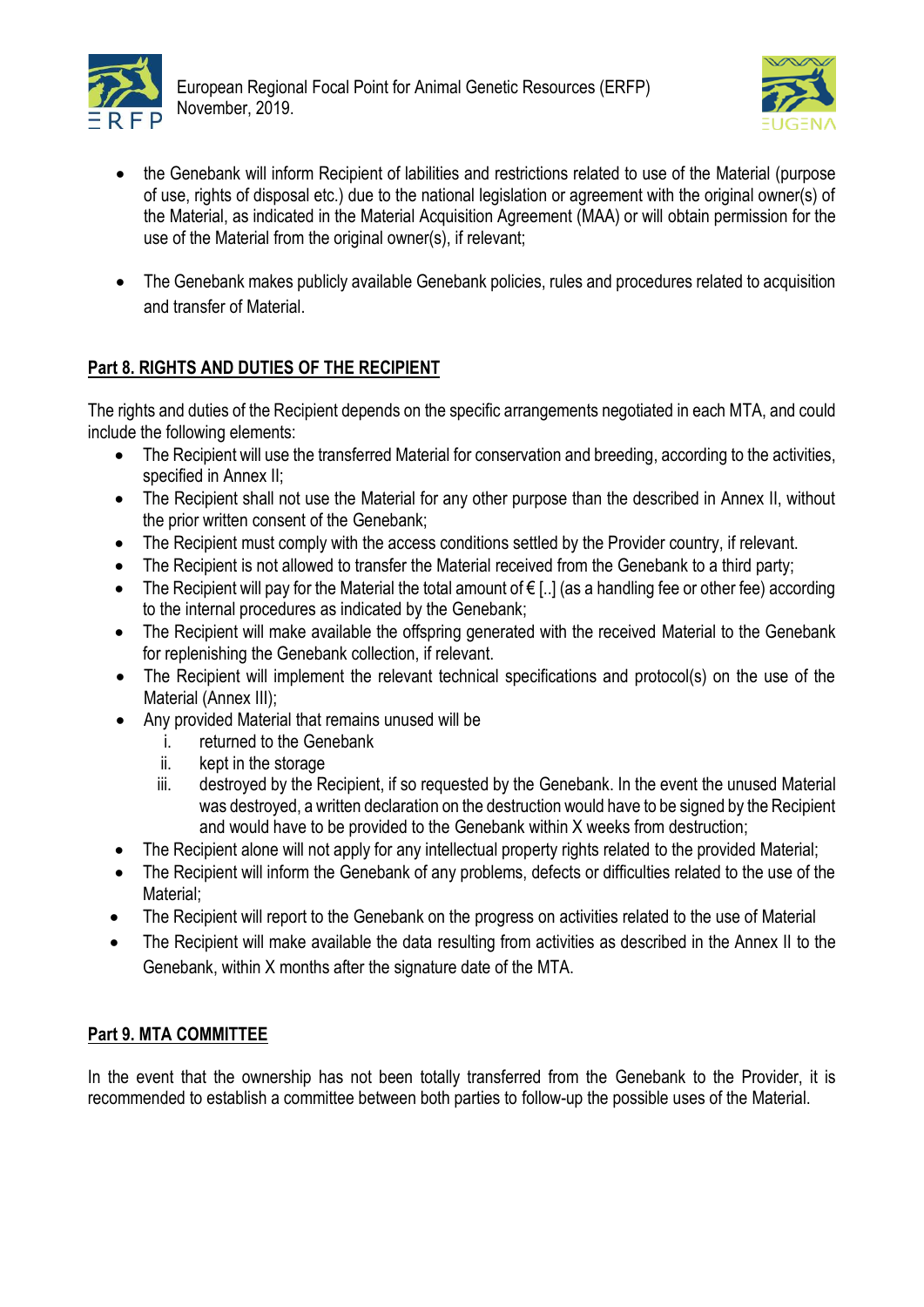



# **Part 10. WARRANTY**

There is no warranty for the Material. The biological/genetic Material is understood to be experimental in nature and may have unstable properties.

# **Part 11. LIABILITY**

- The Recipient will use the Material in compliance with all relevant national and international laws, applicable to the Material, the Recipient is obliged to be familiar with relevant laws, especially sanitary/veterinary laws and requirements.
- In no event the Genebank will be liable for any use of the Material made by the Recipient. The Recipient agrees that it shall not hold the Genebank responsible for, and shall ensure the Genebank harmless from consequences of any use of the Material by the Recipient.
- The liability during shipping from the Genebank to the Recipient lies with the carrier service provider.
- In the case of any further transportation of the Material by the Recipient, all risks rest with the Recipient.

## **Part 12. GOVERNING LAW**

Specific/relevant laws and regulatory measures of the Provider's country.

## **Part 13. DISPUTE SETTLEMENT**

- Dispute settlement will be conducted according to the domestic law of the Provider's country;
- This Agreement shall be interpreted, governed and enforced exclusively in accordance with the law of the Provider, unless it is decided otherwise;
- Parties hereto shall attempt to settle any dispute arising from or relating to this agreement in an amicable way. All disputes which arise under this Agreement shall be judged exclusively by the competent court [ ] in the country of the Provider.

## **Part 14. ARRANGEMENTS ABOUT GENERAL DATA PROTECTION**

The inclusion and use of personal data in the MTA, will be treated in accordance with the regulation on General Data Protection.